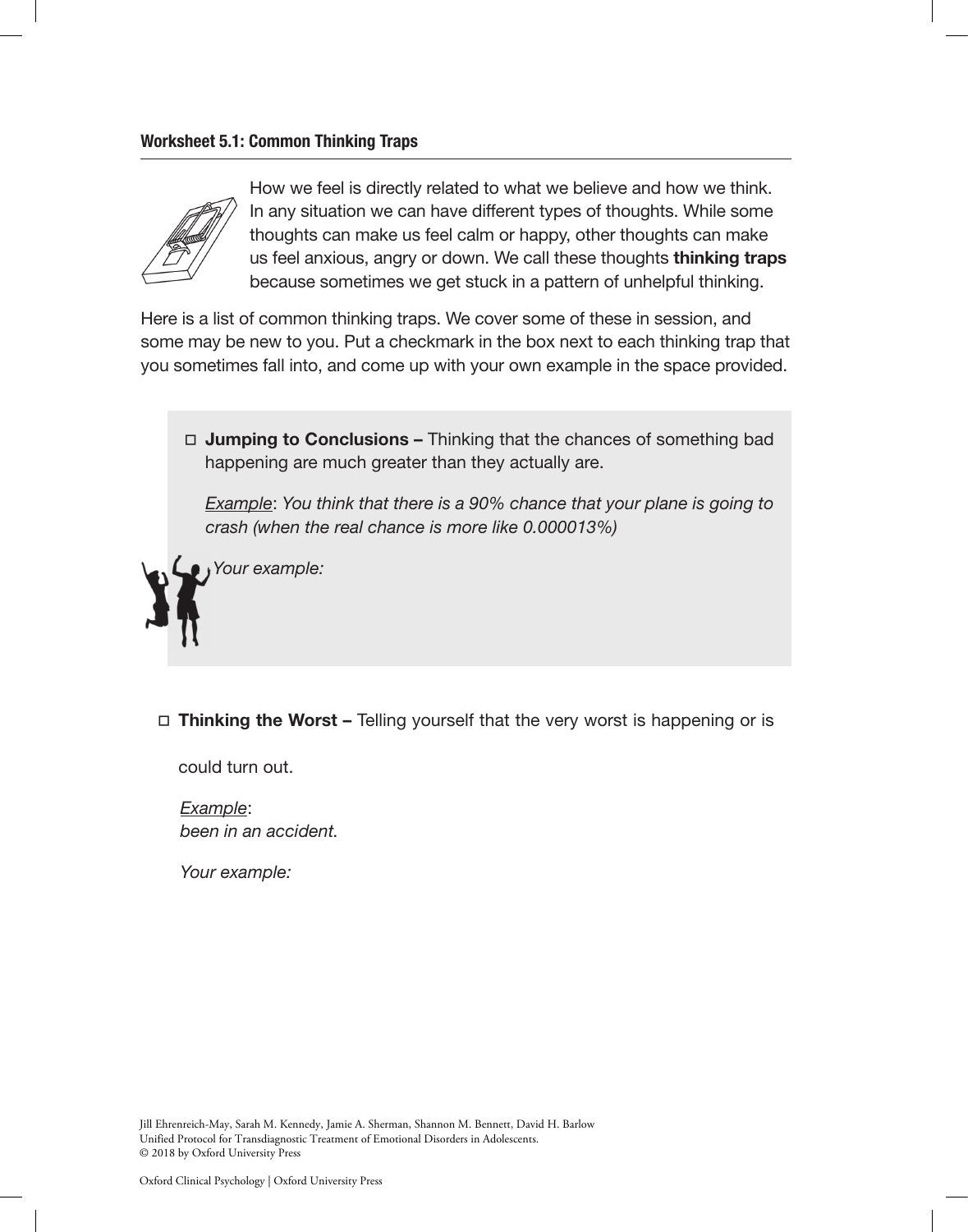$\Box$  Ignoring the Positive – Telling yourself that your achievements or successes "don't count" and that you just "got lucky." Always focusing on the negative rather than the positive.

*Example*: *You tell yourself that you only made a good grade on a test because the questions just happened to be easy.*

*Your example:*

 $\Box$  **Black-and-White Thinking –** Thinking that a situation has to be either one way or the other, with no possibilities in between.

**Example: Believing that if you don't get 100% on a test you are a** *failure.*



*Your example:*

 $\Box$  Fortune Telling – Predicting that something negative is going to happen in the future, as if you were gazing into a crystal ball.

*Example: You decide not to perform in a recital because you are sure that you are going to mess up.*

*Your example:*



Jill Ehrenreich-May, Sarah M. Kennedy, Jamie A. Sherman, Shannon M. Bennett, David H. Barlow Unified Protocol for Transdiagnostic Treatment of Emotional Disorders in Adolescents. © 2018 by Oxford University Press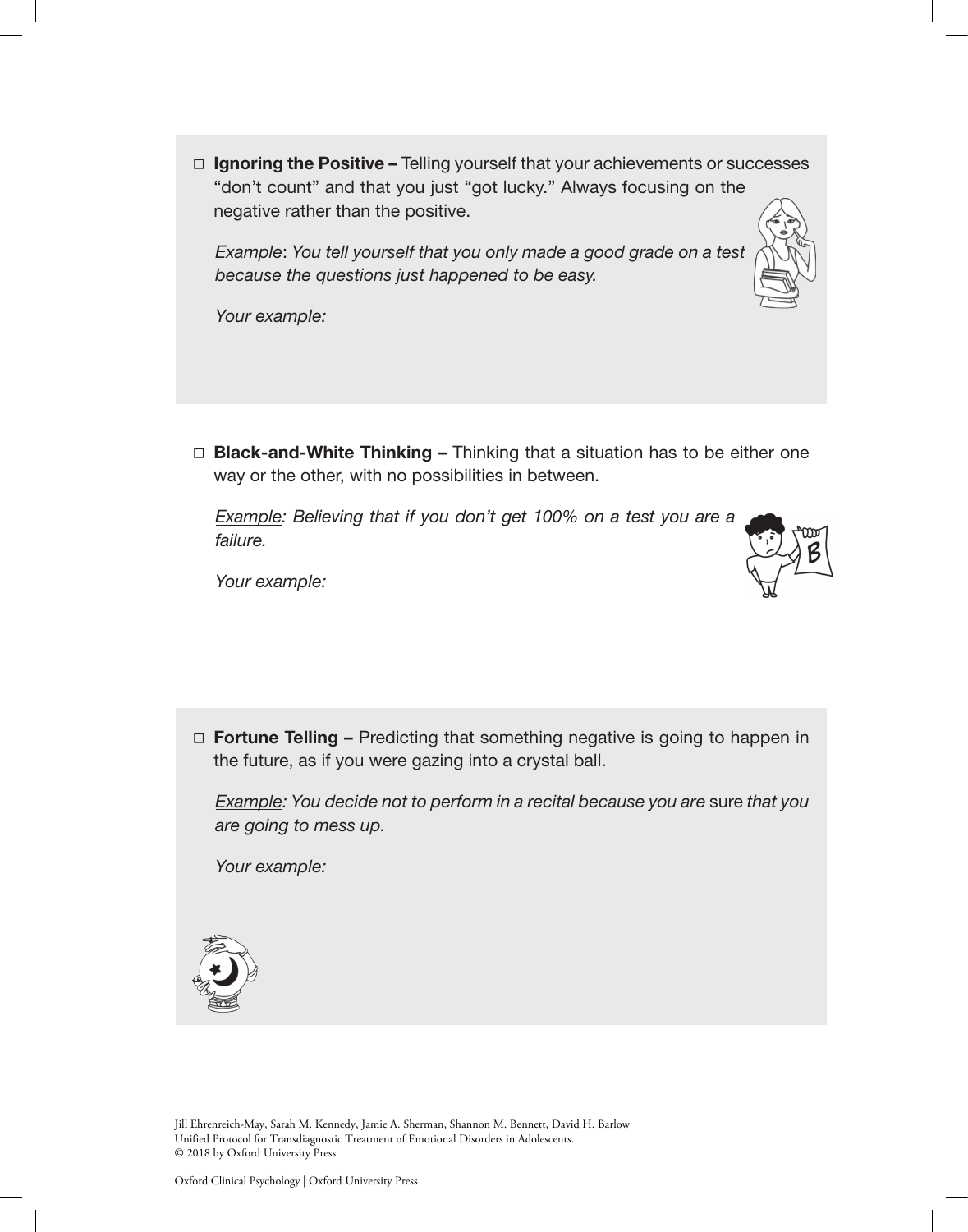$\Box$  Mind Reading – Believing you know what others are thinking without considering other, more likely, possibilities. Making no effort to check out what others might truly be thinking.

*Example: You think that a girl in your class definitely does not like you, even though you've never talked to her.*

*Your example:*

 $\Box$  **Emotional Reasoning -** Thinking something must be true because you "feel" (actually believe) it so strongly, ignoring or disbelieving evidence to the contrary.

*Example: If you feel it in your gut that your parents are in a car accident, you believe it is really true, even though they told you they might run a little late.*

*Your example:*



 $\Box$  Labeling – Putting a fixed, global label on yourself or others without considering that the evidence might more reasonably lead to a less disastrous conclusion.

*Example: Saying to yourself, "I am ugly," or "I am stupid."*

*Your example:*

Jill Ehrenreich-May, Sarah M. Kennedy, Jamie A. Sherman, Shannon M. Bennett, David H. Barlow Unified Protocol for Transdiagnostic Treatment of Emotional Disorders in Adolescents. © 2018 by Oxford University Press